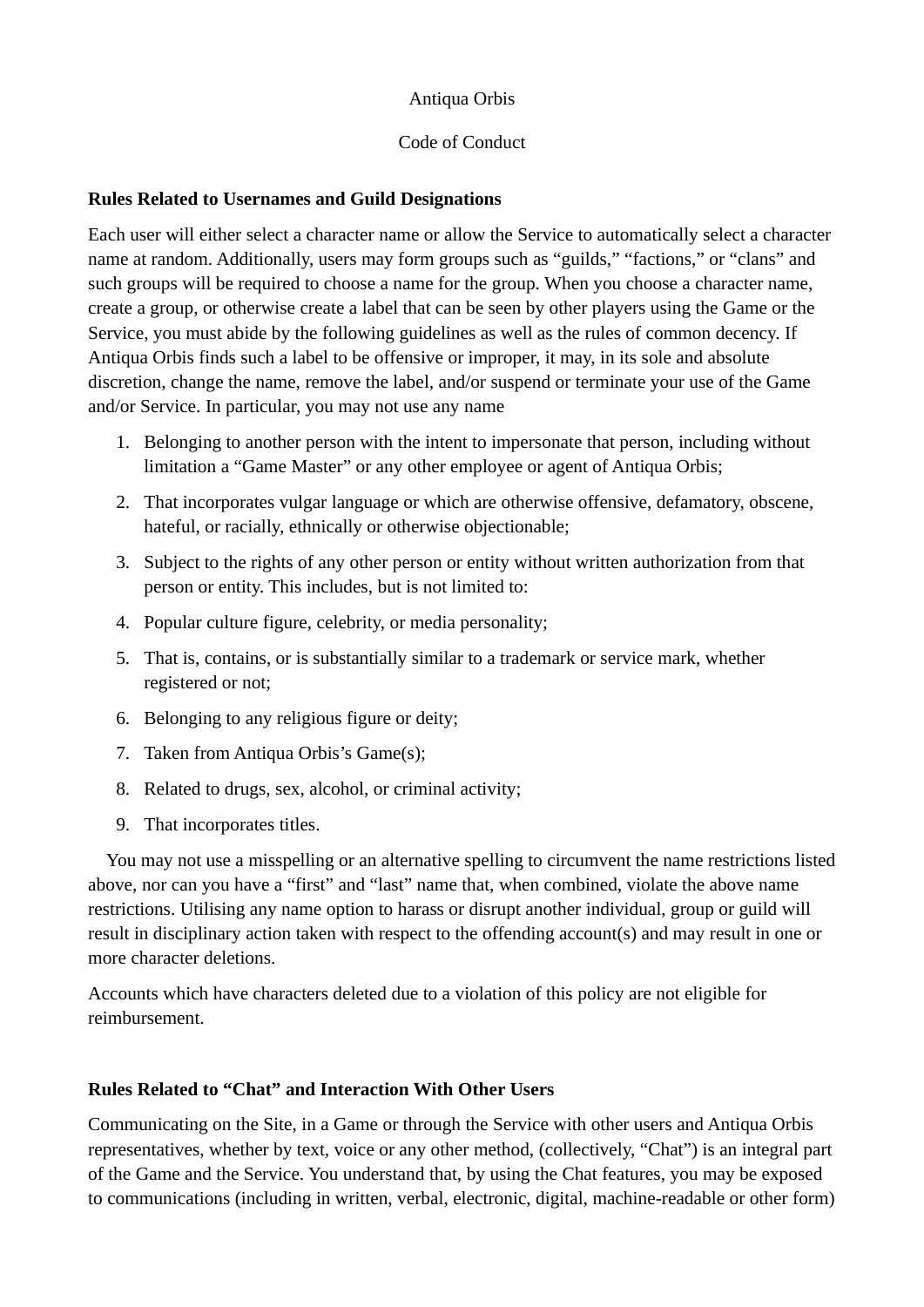that you might find objectionable. You understand that any content sent or appearing through a Chat feature is the sole responsibility of the individual(s) transmitting such content. This means that you, and not Antiqua Orbis, are entirely responsible for all content that you transmit. Under no circumstances will Antiqua Orbis or its third party providers be liable for any errors or omissions in any content or for any loss or damages of any kind incurred as a result of the access to, downloading, viewing, listening, use of or inability to use any content, including User Content. When engaging in Chat, you may not:

- 1. Transmit or post any content or language which, in the sole and absolute discretion of Antiqua Orbis, is deemed to be offensive, including without limitation content or language that is unlawful, harmful, threatening, abusive, harassing, defamatory, vulgar, obscene, hateful, sexually explicit, or racially, ethnically or otherwise objectionable, nor may you use a misspelling or an alternative spelling to circumvent the content and language restrictions listed above;
- 2. Carry out any action with a disruptive effect, such as intentionally causing the Chat screen to scroll faster than other users are able to read, or setting up macros with large amounts of text that, when used, can have a disruptive effect on the normal flow of Chat;
- 3. Disrupt the normal flow of dialogue in Chat or otherwise act in a manner that negatively affects other users, including without limitation posting commercial solicitations and/or advertisements for goods and services available outside of the Game universe;
- 4. Sending repeated unsolicited or unwelcome messages to a single user or repeatedly posting similar messages in a Chat area, including without limitation continuous advertisements to sell goods or services;
- 5. Communicate or post any user's personal information in the Game, or on websites or forums related to the Game, except that a user may communicate his or her own personal information in a private message directed to a single user;
- 6. Harass, threaten, stalk, embarrass or cause distress, unwanted attention or discomfort to any user of the Game or the Site;
- 7. Participate in any action that, in the sole and absolute opinion of Antiqua Orbis, results or may result in an authorized user of the Game or the Site being "scammed" or defrauded out of gold, weapons, armor, or any other items that user has earned through authorised game play in the Game (including but not limited to participation in player-run casinos, including those that utilize the roll mechanic); or
- 8. Impersonate any real person, including without limitation any "game master" or any other Antiqua Orbis agent or employee, nor may you communicate in the Game, or on the Site or Service in any way designed to make others believe that your message constitutes a Server message or was otherwise posted by any Antiqua Orbis agent or employee.

#### **Rules Related to Game Play**

Your continued access to the System and license to play the Game is subject to proper conduct. Without limiting Antiqua Orbis' rights to control the Game environment, and the conduct of the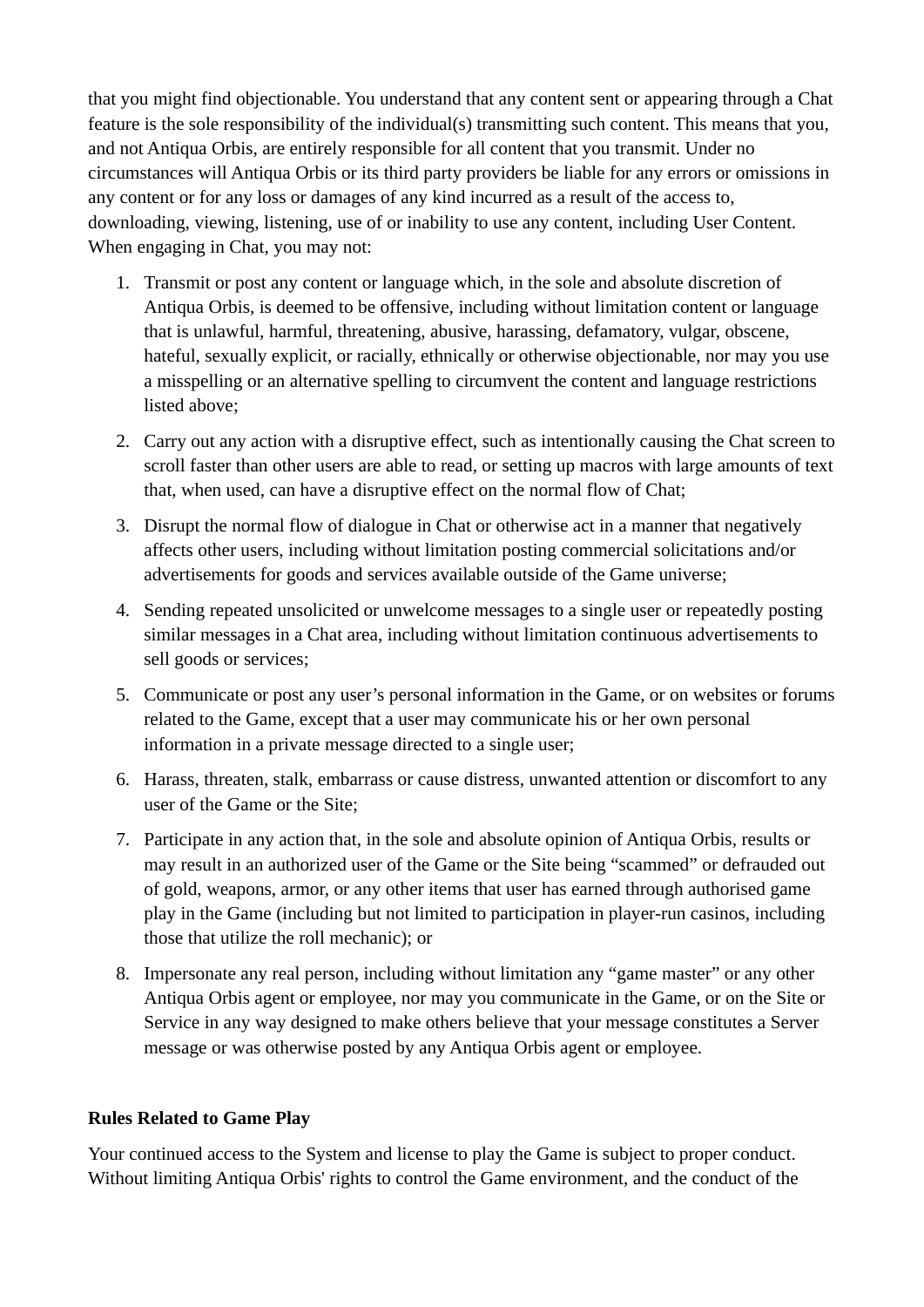players within that environment, Antiqua Orbis' prohibits the following practices that Antiqua Orbis' has determined detract from the overall user experience of the users playing the Game.

While a Game may permit various styles of game play (including, for example, "player versus player" type combat), certain acts cannot be construed as "fair" and are considered serious violations of these Terms of Use and Contractual Agreement. Those acts include, but are not necessarily limited to, the following:

- 1. Using or exploiting errors in design, features which have not been documented, and/or "program bugs" to gain access that is otherwise not available, or to obtain a competitive advantage over other players;
- 2. Participate in any action that, in the sole and absolute opinion of Antiqua Orbis, results or may result in an authorized user of the Game being "scammed" or defrauded out of gold, weapons, armor or any other items that the user has earned or purchased through authorized game play in the Game (including but not limited to participation in player-run casinos, including those that utilize the roll mechanic);
- 3. Conduct prohibited by the EULA or elsewhere in these Terms of Use and Contractual Agreement; and
- 4. Anything that Antiqua Orbis considers contrary to or inconsistent with the "spirit" of the Game.
- 5. You may not take any action that imposes an unreasonable or disproportionately large load on the System.
- 6. You may not use your own or third-party software to modify any content appearing within the Game environment or change how the Game is played.
- 7. You may not use your own or any third-party software, macros or other stored rapid keystrokes or other patterns of play that facilitate acquisition of items, currency, objects, character attributes, rank or status at an accelerated rate when compared with ordinary Game play. You may not rewrite or modify the user interface or otherwise manipulate data in any way to acquire items, currency, objects, character attributes or beneficial actions not actually acquired or achieved in the Game.
- 8. You may not use the Software, or any information accessible through the System, to bypass the System login architecture or create or provide any other means through which the System may be accessed and/or the Game may be played by others, as, for example, through server emulators.
- 9. You may not submit any content to any chat room or other public forum within the Game that is harassing, abusive, threatening, harmful, obscene, libellous or defamatory, encourages conduct that could constitute a criminal offence or give rise to civil liabilities, or is unlawful in any other way, including without limitation the submission of content that infringes on a third-party's intellectual property rights.

## **Rules related to Object transfer**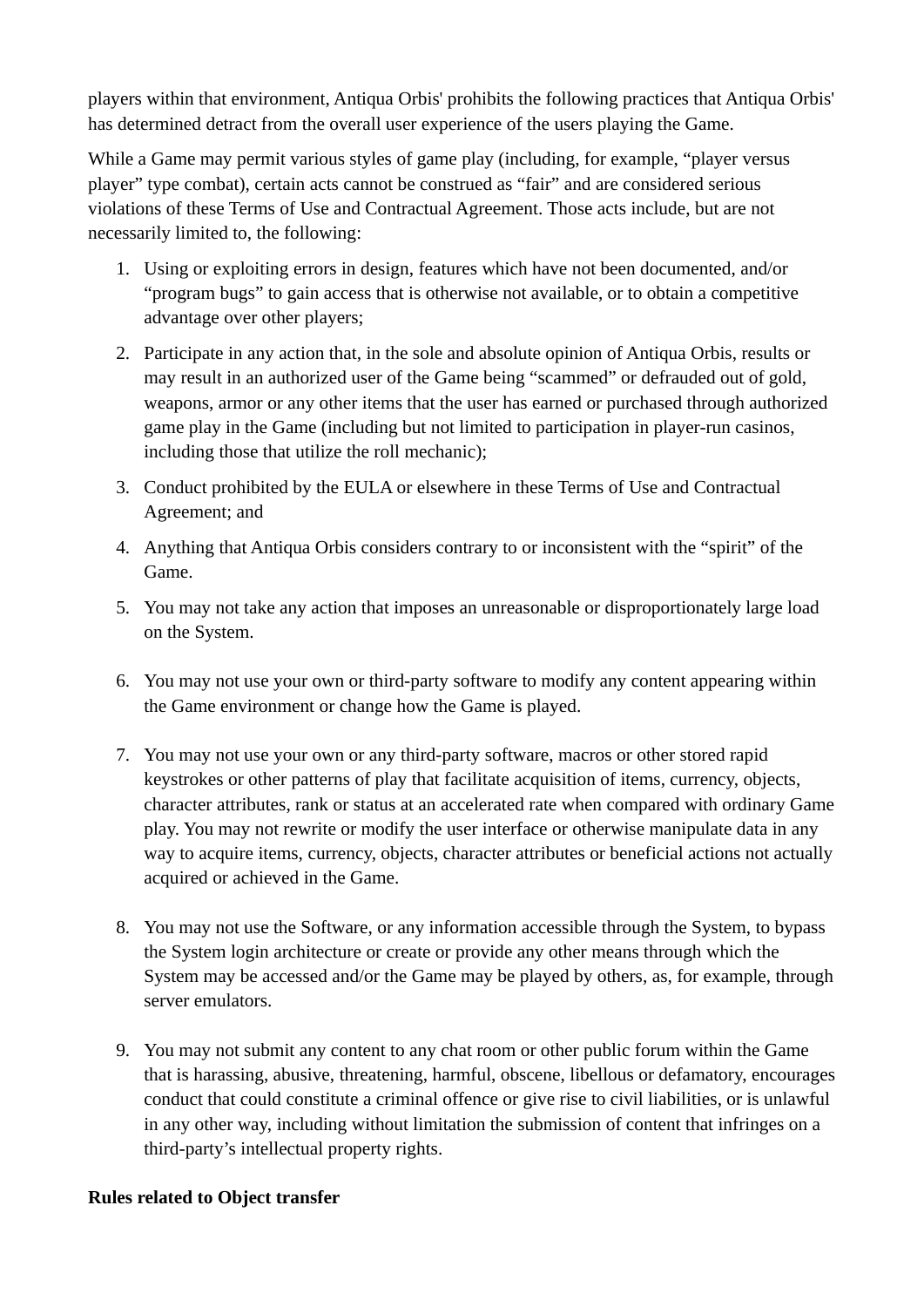You may not transfer, sell or auction, or buy or accept any offer to transfer, sell or auction (or offer to do any of the foregoing), any content appearing within the Game environment, including without limitation characters, character attributes, items, currency, and objects, other than via a permitted Aquitae Orbis Transfer mechanism.

You may not encourage or induce any other person to participate in such a prohibited transaction. You may not use, transfer or assign any game assets for games of chance operated by third parties. The buying, selling or auctioning (or any attempt at doing so) of characters, character attributes, items, currency, or objects, whether through online auctions, newsgroups, postings on message boards or any other means is prohibited by the EULA and a violation of Antiqua Orbis' proprietary rights in the Game.

# **Fan Sites**

In the event that you wish to participate in YouTube's revenue sharing program by placing advertisements alongside videos of your authorized Game play, Antiqua Orbis grants permission to participate provided that you:

- A. Prevent advertisements related to the following categories from appearing on the YouTube Channel, including, without limitation, by implementing the following Google® AdSense filters:(i) advertisements related to Antiqua Orbis's competitors;(ii) advertisements related to gold-farming or other activities prohibited by this Agreement; and(iii) advertisements that would conflict with the Game's ESRB or similar rating.
- B. Agree to ensure that all authorized Game play videos appearing on the YouTube channel do not conflict with the Game's ESRB or similar rating.Antiqua Orbis has the right to monitor all YouTube Channel content, and to require you to remove any advertisements that, in Antiqua Orbis's sole discretion, violate this Agreement. Antiqua Orbis reserves the right to revoke the permissions granted herein at any time, in its absolute and sole discretion.

The Site and the Service, including any Chat features, may provide, and users may include in messages, links to other web sites or resources. Antiqua Orbis and its third party providers are not responsible for the availability of such external sites or resources, and do not endorse and are not responsible or liable for any content, advertising, products, or other materials on or available from such sites or resources. Antiqua Orbis and its third party providers shall not be responsible or liable, directly or indirectly, for any damage or loss caused or alleged to be caused by or in connection with use of, inability to use or reliance on any such content, goods or services available on such external sites or resources.

Antiqua Orbis hereby grants to each player (in good standing) of a Game, such grant to be revoked automatically as of the moment that the player's Account is no longer in good standing, a limited, personal, non-exclusive, non-transferable, non-assignable and fully-revocable license to use

- 1. the relevant Game title, and
- 2. trademarks and copyrighted material from the applicable Game, including names and images of non-player characters (NPCs), deities, monsters, geographical locations, items characters, Virtual Items and background art or screenshots containing any of the foregoing, solely to be used for material (for example, so-called "fan fiction" or "fan artwork") that